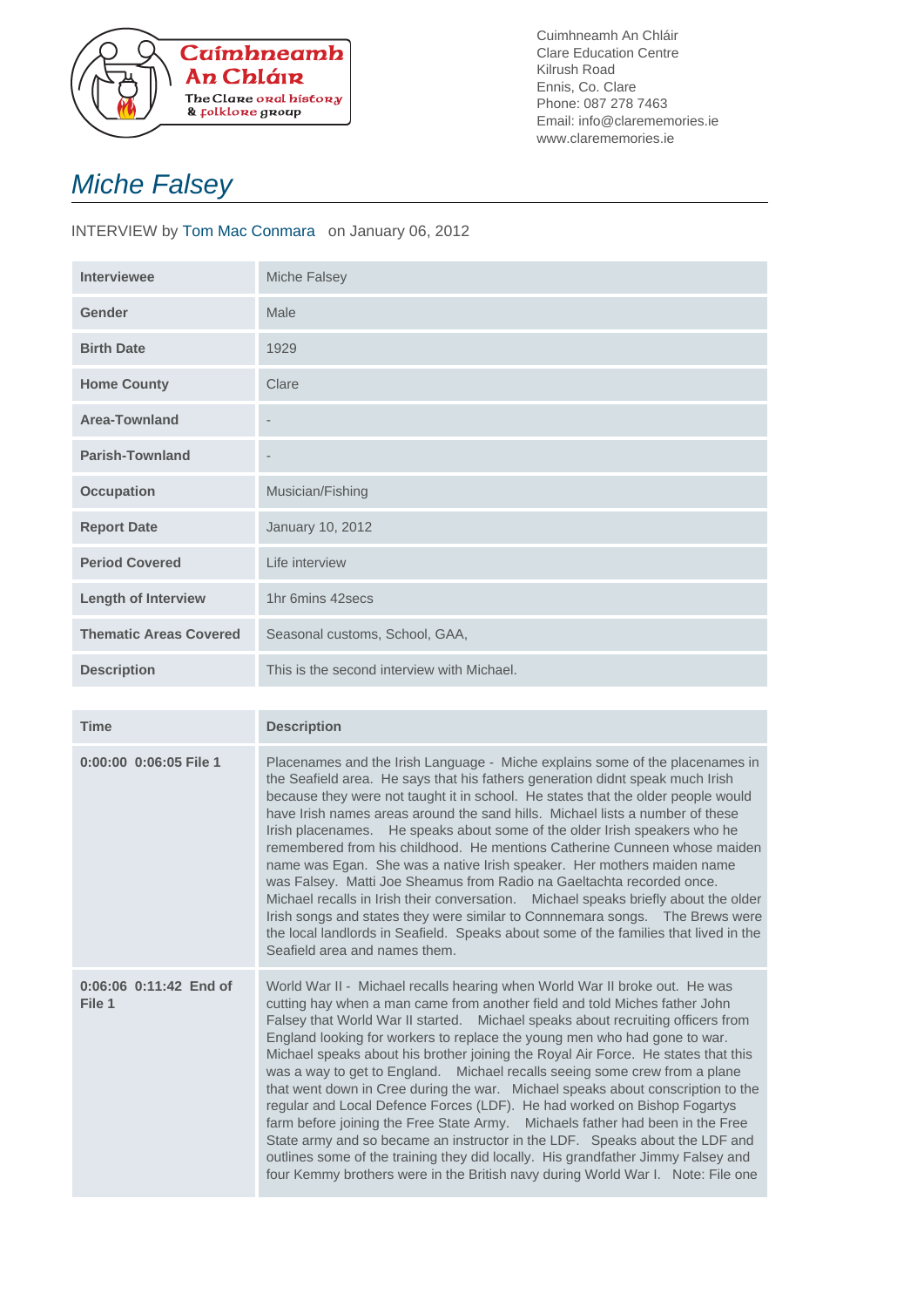|                        | ends when Miches daughter Margaret calls to the house.                                                                                                                                                                                                                                                                                                                                                                                                                                                                                                                                                                                                                                                                                                                                                                                                                                                                                                                                                                                                                                                                                            |
|------------------------|---------------------------------------------------------------------------------------------------------------------------------------------------------------------------------------------------------------------------------------------------------------------------------------------------------------------------------------------------------------------------------------------------------------------------------------------------------------------------------------------------------------------------------------------------------------------------------------------------------------------------------------------------------------------------------------------------------------------------------------------------------------------------------------------------------------------------------------------------------------------------------------------------------------------------------------------------------------------------------------------------------------------------------------------------------------------------------------------------------------------------------------------------|
| 0:00:00 0:04:53 File 2 | LDF and World War II - Michael speaks more about the LDF and explains where<br>they trained locally in Seafield. Explains that Group A (LDF) were the reactive<br>group and Group B (Regular Army) would keep a watch out for anyone coming in<br>by sea. Michaels fathers mother got a free radio because one of eyes was<br>knocked out during the troubles (War of Independence/Civil War) from the blind<br>widows pensions. Speaks about hearing Lord Haw Haw over her radio. States<br>that there were only two radios between Seafield and Quilty.  Speaks about going<br>to England in 1949 and the rationing in that country.                                                                                                                                                                                                                                                                                                                                                                                                                                                                                                            |
| $0:04:54$ $0:23:56$    | Leon Rescue - Says that he didnt hear the old people speaking much about the<br>Rescue of the Leon. The older people seemed to take things for granted.<br>Michael McInerney, Michael Moloney and Tom Boyle were the last three rescuers<br>from the Leon Rescue.                                                                                                                                                                                                                                                                                                                                                                                                                                                                                                                                                                                                                                                                                                                                                                                                                                                                                 |
| $0:23:57$ $0:09:25$    | War of Independence - Speaks about man going from the bog with a genet and<br>cart when he was faced with the Black and Tans. He had a load of turf he had<br>brought six miles from the bog. The Black and Tans forced him at gun point to<br>load the road which had been cut but the local IRA. His name was Peter Boyle.                                                                                                                                                                                                                                                                                                                                                                                                                                                                                                                                                                                                                                                                                                                                                                                                                      |
| $0:09:26$ $0:11:10$    | Grandmother Bridget Boohan - Speaks about his grandmother Bridget Boohan<br>who was a native of Kerry who married Miches grandfather Jimmy Falsey.<br>Speaks about some of the songs she sang including My Home in Castlemaine.<br>States that his grandmother would talk in Irish to their neighbours when they<br>didnt what him to know what they were saying.                                                                                                                                                                                                                                                                                                                                                                                                                                                                                                                                                                                                                                                                                                                                                                                 |
| 0:11:10 0:12:20        | Tillage and Sugar Beet - Michael speaks about the compulsory tillage and the<br>production of sugar beet locally. They used to get a four stone bag of sugar as<br>part of their payment.                                                                                                                                                                                                                                                                                                                                                                                                                                                                                                                                                                                                                                                                                                                                                                                                                                                                                                                                                         |
| 0:12:21 0:21:34        | Seaweed - Miche speaks about the local seaweed industry including the Kelp<br>which was burnt in long pits near the sandhills. The fire was kept burning all night<br>until all the seaweed was burnt. Michael explains the process of producing the<br>He also speaks about the Carrageen (Seaweed extract) and explains the<br>kelp.<br>process of collecting and processing same. States that Glynns in Kilrush were the<br>main transporters of Carrageen. Says that you could drink Carrageen as a cure<br>but you would have to put lemon juice through it. It was sometimes made into a<br>blancmange (blamange) for desert.  Michael also speaks about Sleabhac and<br>states that he collected it himself from Mutton Island. It was better quality out<br>there because there was no sand to take the quality from it. He speaks about the<br>sea rods which were locally called Fouim(sic.) in Irish. They were transported to<br>Scotland. Paddy Cleary in Miltown was one of the agents for this. States that he<br>once collected and sold a canoe load of carrageen which was taken to Kilkenny for<br>the Smithwicks brewery.     |
| $0:21:35$ $0:29:01$    | Mutton Island - Michael speaks about Mutton Island. He recalls going into the<br>island several times. Refers to the Martello Tower. Speaks about Ger Sexton<br>who lived there as a herdsman for the Caseys cattle. Speaks about material<br>being washed ashore from sea wrecks during World War II.  Speaks about the<br>Caseys who were merchants. Recalls timber coming in from the continent.<br>Locals would be employed to load the material on to Caseys lorries. States that<br>Ger Sexton would hoist a red flag on a pole when something unusual would wash<br>ashore. Michael recalls a magnetic mine washing ashore on one occasion.<br>Michael and his family were evacuated. Sexton had spent years in America<br>before he came back to Clare. He was moved in when he got too old and died in<br>Speaks about the people who lived in Mutton Island briefly and says the<br>Quilty.<br>Griffins were owners for years. He says there were seven houses on Mutton<br>Island. He states that he once saw a grave of a man in Kilmurry called Michael<br>Kelleher. It was dated 1907 and his place was described as Mutton Island. |
| 0:29:02 0:40:29        | Johnny Doran - Michael recalls seeing Johnny Doran playing music locally when<br>he was a child and reflects on the impression this made on him as a young<br>musician. Refers to John Kelly from West Clare who was a friend of Johnny<br>Doran. Doran had an almanac outlining all the fairs in Ireland. They would travel<br>to these fairs and play music.  Recalls seeing Johnny Doran at a sports meeting<br>States that Willie Clancy often spoke about Johnny Doran and the<br>in Miltown.                                                                                                                                                                                                                                                                                                                                                                                                                                                                                                                                                                                                                                                |